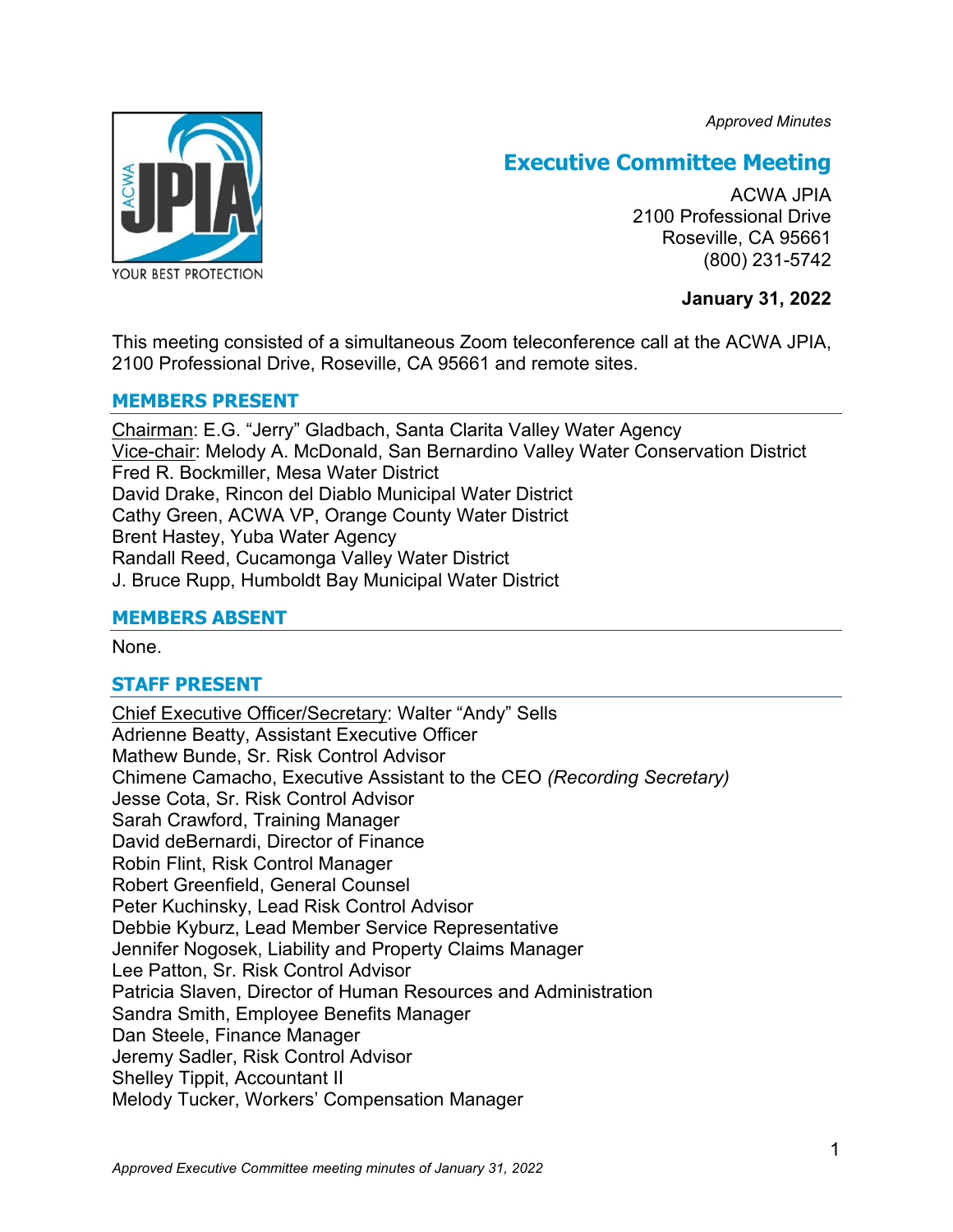Chuck Wagenseller, Cost Estimator/Risk Control Advisor Nidia Watkins, Member Services Representative II

## **OTHERS IN ATTENDANCE**

Dave Eggerton, ACWA Executive Director Tiffany Giammona, ACWA Senior Director of Operations and Member Engagement Pamela Tobin, San Juan Water District John Weed, Alameda County Water District

## **WELCOME**

Chairman Gladbach welcomed everyone in attendance.

## **CALL TO ORDER AND ANNOUNCEMENT OF QUORUM**

Chairman Gladbach called the meeting to order at 1:01 p.m. He announced there was a quorum.

#### **PLEDGE OF ALLEGIANCE**

Chairman Gladbach led the Pledge of Allegiance.

#### **ANNOUNCEMENT RECORDING OF MEETING**

Chairman Gladbach announced that the meeting would be recorded to assist in preparation of minutes. Recordings are kept 30 days following the meeting, as mandated by the California Brown Act.

#### **PUBLIC COMMENT**

Chairman Gladbach noted that, as the agenda stated, members of the public would be allowed to address the Executive Committee on any agenda item prior to the Committee's decision on that item. Comments on any issues on the agenda, or not on the agenda, were also welcomed. No comments were brought forward.

#### **INTRODUCTIONS**

Chairman Gladbach introduced the Executive Committee members and welcomed Cathy Green, ACWA Vice President and newest member of the Executive Committee to her first meeting. JPIA staff members introduced themselves. Chairman Gladbach then congratulated Robin Flint, JPIA Risk Control Manager, for receiving the Safety Professional of the Year Award from the Safety Center.

## **ADDITIONS TO OR DELETIONS FROM THE AGENDA**

Chairman Gladbach asked for any additions to, or deletions from, the agenda. There were no additions or deletions from the agenda.

## **CONSENT AGENDA**

Chairman Gladbach called for approval of the Consent Agenda:

M/S/C (Bockmiller/Hastey) (Bockmiller-Yes; Drake-Yes; Green-Yes; Hastey-Yes; McDonald-Yes; Reed-Yes; Rupp-Yes; Gladbach-Yes): That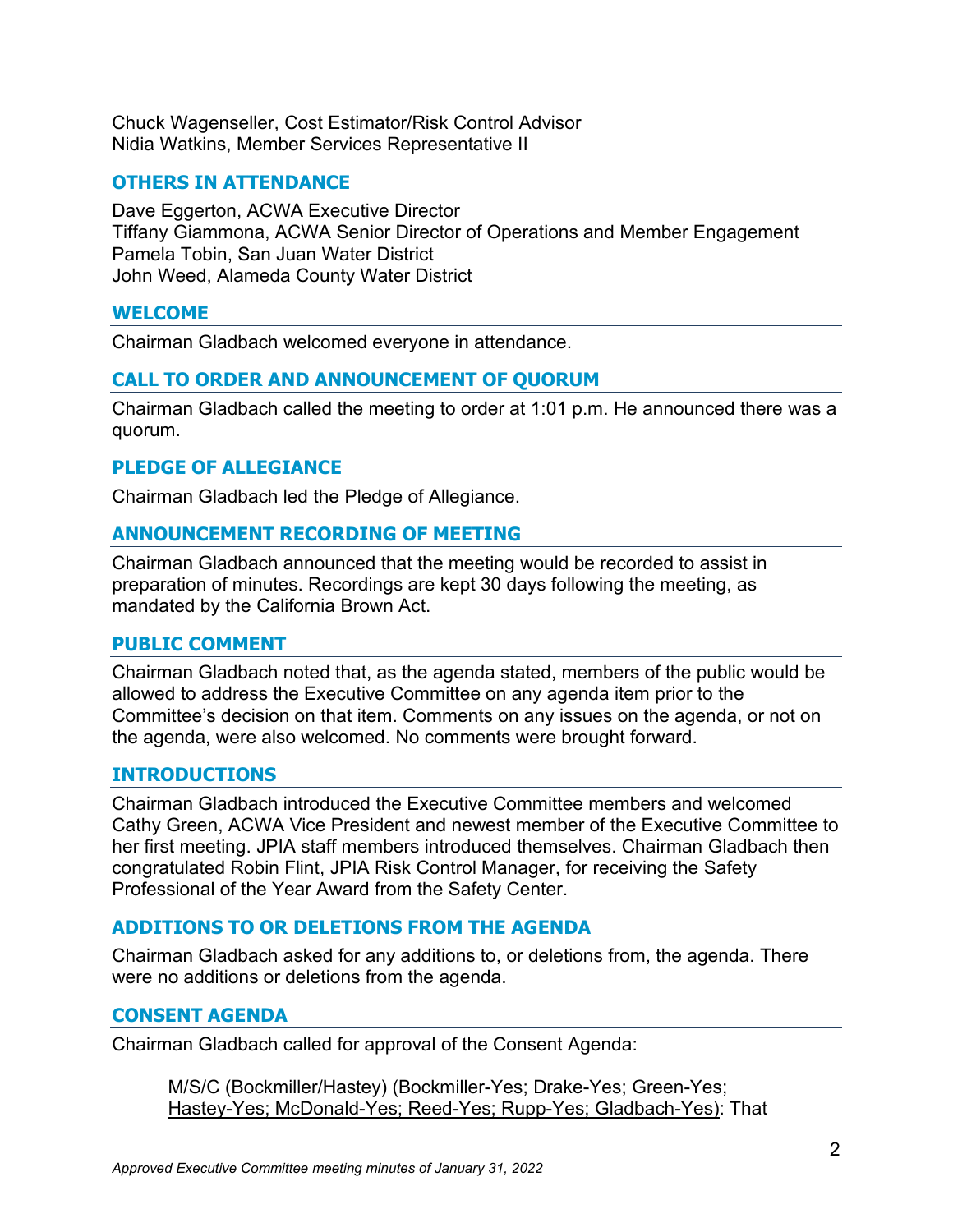the Executive Committee approve the minutes of the November 29, 2021 meeting; and approve the JPIA disbursements of: Vendor Payments, Employee Benefits Claim Payments, Payroll, and summary of confidential claims payments for the Liability, Property, & Workers' Compensation Programs: November 15-30, 2021; December 1-15, 2021; December 16- 31, 2021; and January 1-15, 2022.

#### **ADMINISTRATION**

Meetings attended on behalf of the JPIA None reported.

Review and take action on the Per Diem rate for JPIA Directors Mr. Sells stated that the current daily rate of Per Diem for Executive Committee members and Directors attending Program Committee meetings is \$343. The maximum increase of 5% allowed by Government code would move the rate to \$360.

M/S/C (Hastey/Drake) (Bockmiller-Yes; Drake-Yes; Green-Yes; Hastey-Yes; McDonald-Yes; Reed-Yes; Rupp-Yes; Gladbach-Yes): That the Executive Committee approve raising the Per Diem rate for JPIA Directors attending Program Committee meetings to \$360, effective January 31, 2022.

#### Review and take action on the Executive Committee vacancy

Chairman Gladbach stated that as a result of the recent elections for the local water agencies, the JPIA has an opening on the Executive Committee. At the last Board of Directors meeting in Pasadena, it was announced that the JPIA will be accepting letters of interest/qualifications to fill the Executive Committee vacancy. Chairman Gladbach noted that the Executive Committee is generally comprised of members from districts located in the north, central and south, large and small districts, and districts that support urban, suburban, and agricultural communities. When choosing the new member, he emphasized the need to maintain the balance between the members of the Committee to better support our members. Mr. Cuquet, whose resignation created the Executive Committee vacancy, was from Sutter County Water District, a small agricultural district in northern California. The following Directors submitted their letters of interest/qualifications:

- Milford Harrison, San Bernardino Valley Municipal WD
- Kelly Rowe, Orange County WD
- Chris Kapheim, Kings River Conservation District
- Pam Tobin, San Juan WD
- Scott Ratterman, Calaveras County WD
- Dan McMillan, Helix WD
- John Weed, Alameda County WD
- David Wheaton, Citrus Heights WD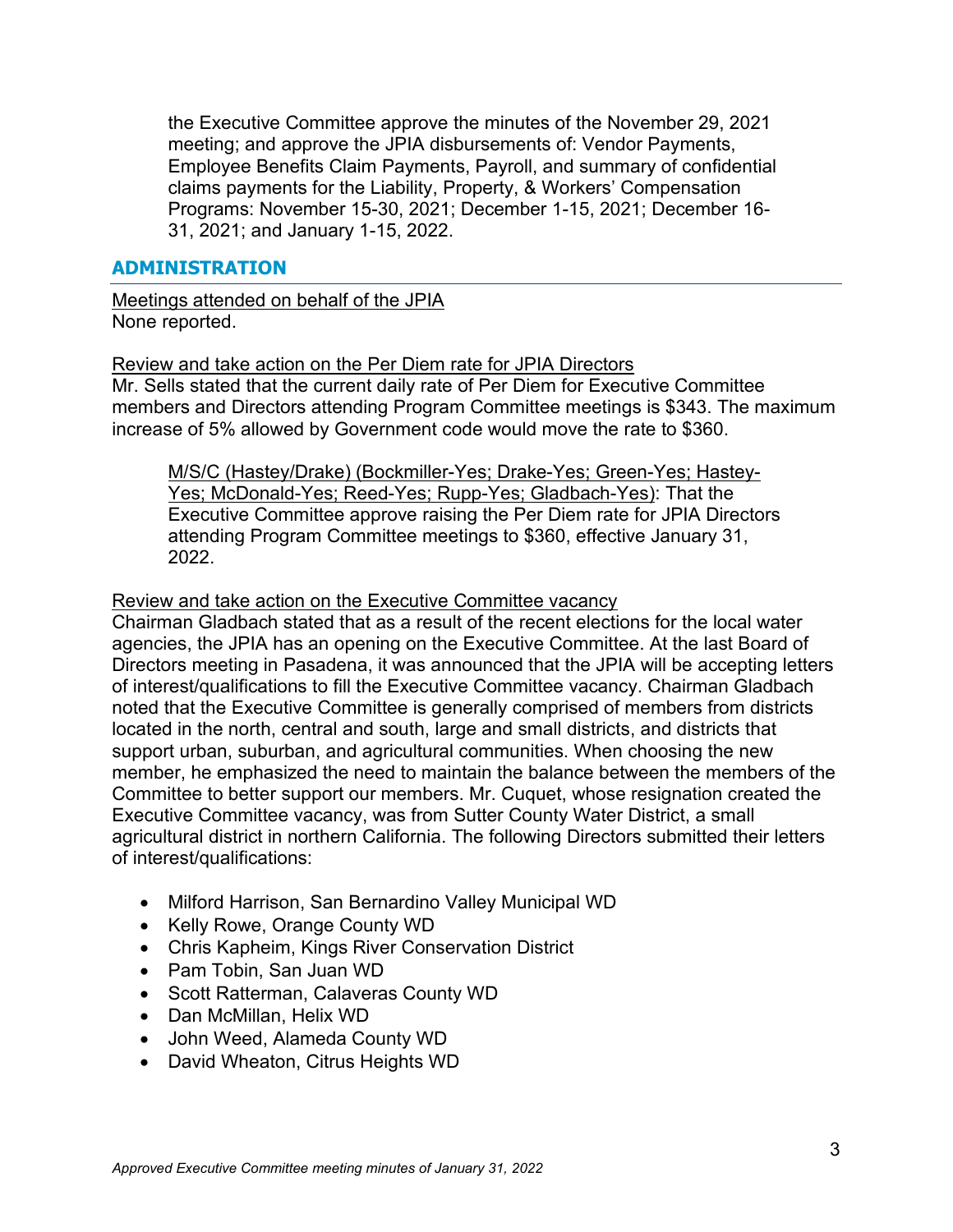After a lengthy discussion regarding the qualifications of each of the candidates, a consensus was not reached and would be addressed at a future meeting.

Review and take action on Recreational Activities/Special Events coverage Ms. Watkins reported that Valley Center Municipal Water District (District) contacted JPIA for guidance regarding liability coverage and assistance to ensure appropriate risk transfer for the use of their vacant land by a local community non- profit organization, The Western Days Association (Association). In June 2022, the Association will sponsor a special event called the Western Days Event that will have bands, performances, dancing, booth vendors, food trucks, car show, beer garden, and carnival rides. For JPIA's review, the District will draft an agreement with proper risk transfer and provide a copy of the event sponsor certificate of coverage, evidencing liability limits of \$5 million per occurrence. In addition, the District will also provide a copy of the endorsement on the event sponsor's general liability policy showing the District as an additional insured.

M/S/C (Drake/Rupp) (Bockmiller-Yes; Drake-Yes; Green-Yes; Hastey-Yes; McDonald-Yes; Reed-Yes; Rupp-Yes; Gladbach-Yes): That the Executive Committee approve the Class III recreational event at Valley Center Municipal Water District, subject to satisfactory review of the documentation received from the District.

## Review and take action on the Underwriting Policy

Mr. Sells stated that the California Association of Joint Powers Authorities (CAJPA) requires Joint Powers Authorities (JPA's) seeking Accreditation with Excellence to have an underwriting policy, and that the policy be reviewed by its governing body at least as frequently as every three years. Staff presented the policy before the Committee to fulfill this triennial review requirement. Over the last year and a half, membership applications have been reviewed and updated for the JPIA's General Liability, Property, and Workers' Compensation Programs. In addition to updating the underlying application, staff developed processes and protocols for vetting all new applications. The attached policy captures the procedures the JPIA undergoes in evaluating prospective members. The policy not only adheres to CAJPA Accreditation requirements, but it serves also as a road map outlining the approval process for prospective members.

M/S/C (Hastey/Drake) (Bockmiller-Yes; Drake-Yes; Green-Yes; Hastey-Yes; McDonald-Yes; Reed-Yes; Rupp-Yes; Gladbach-Yes): That the Executive Committee approve the Underwriting Policy, as presented.

#### Review of Strategic Planning Session agenda and process

Mr. Sells noted that every even numbered year, the JPIA conducts an offsite meeting with the Executive Committee and senior staff to discuss future planning. On March 2-4, 2022, the JPIA plan to hold the Strategic Planning Session at the Westin Mission Hills in Rancho Mirage. Executive Committee and senior staff will gather to discuss a variety of topics. Staff reviewed the proposed agenda items and the Committee suggested including long range goals, and future growth and acquisition plans.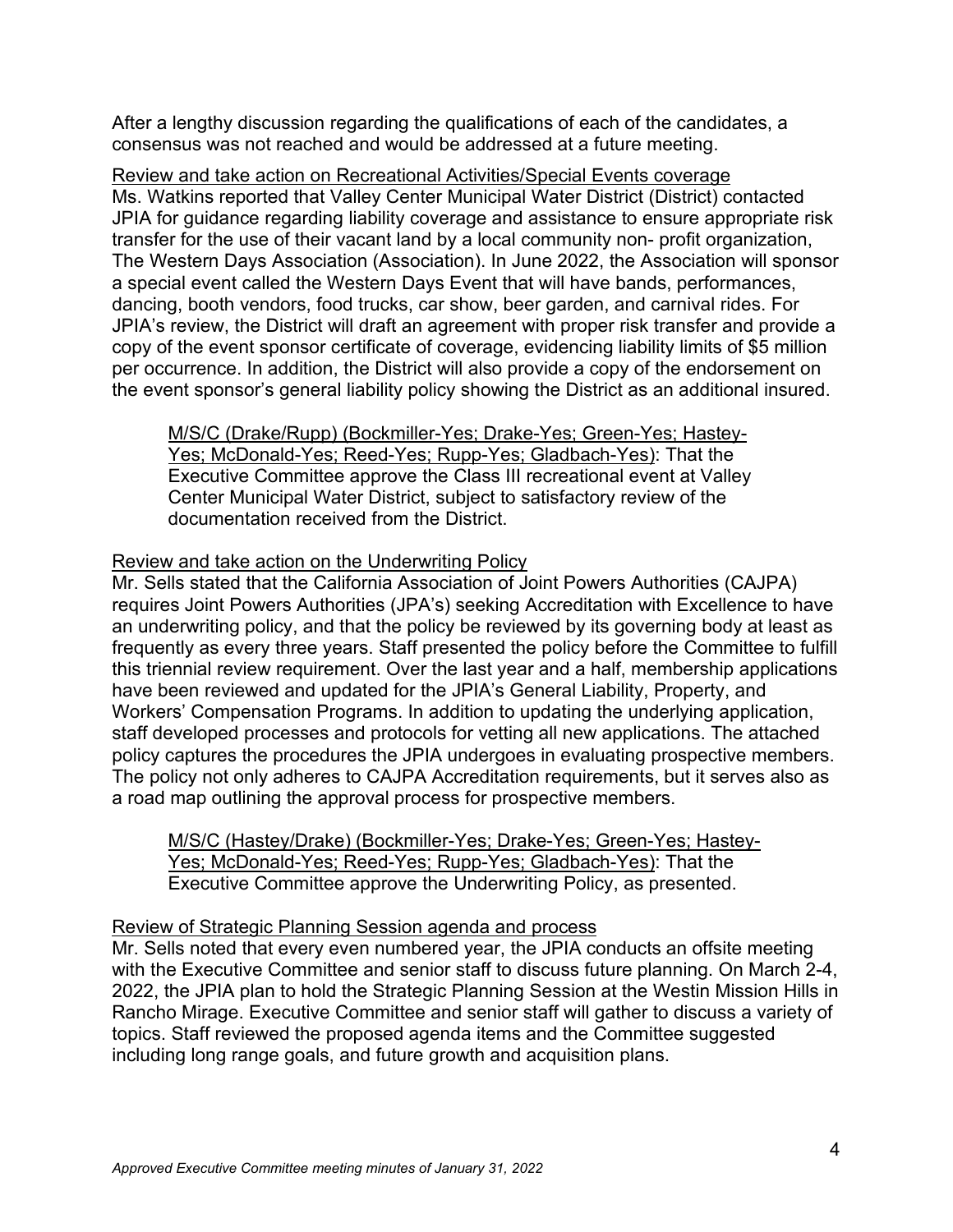After much discussion about the viability of an in-person meeting due to COVID-related concerns, the Committee decided to postpone the meeting to a later date.

## **PROGRAMS**

Review and take action on the member refunds from the Rate Stabilization Fund Mr. deBernardi reported that total refunds to members with no changes are anticipated at \$6.1 million. However, looking ahead, Retrospective Premium Adjustments (RPAs) next year are projected to result in additional funds due from members as a result of higher than budgeted losses. Staff proposed changing the refund calculation by deferring for one year RPAs for both the Liability and Property Programs. This changes the calculated refunds to \$4.265 million that will go out to approximately 156 active members. The refunds are due to majority of the Workers' Compensation policy year 2017/18 having favorable adjustments.

M/S/C (McDonald/Hastey) (Bockmiller-Yes; Drake-Yes; Green-Yes; Hastey-Yes; McDonald-Yes; Reed-Yes; Rupp-Yes; Gladbach-Yes): That the Executive Committee approve of approximately \$4.265 million refunds to members as a result of withholding RPAs for Liability and Property Programs.

## **PERSONNEL COMMITTEE**

Chairman Gladbach presented the recommendations of the Personnel Committee from its meeting on January 26, 2022.

M/S/C (Gladbach/Drake) (Bockmiller-Yes; Drake-Yes; Green-Yes; Hastey-Yes; McDonald-Yes; Reed-Yes; Rupp-Yes; Gladbach-Yes): That the Executive Committee accept the recommendation of the Personnel Committee to approve new position of Business Data Analyst and the updated Salary Schedule.

## **RISK MANAGEMENT COMMITTEE**

Director Bockmiller reviewed agenda items from the Risk Management Committee meeting of January 31, 2022.

## **MISCELLANEOUS**

Future agenda items None.

#### CEO and Directors update

Mr. Sells and JPIA Directors updated the Executive Committee on relevant current issues.

Mr. Sells provided the CEO update and reported on several items including the recent COVID outbreak at the JPIA. For the two weeks after the outbreak, the JPIA only allowed essential staff in the office. In these next two weeks, staff may come into the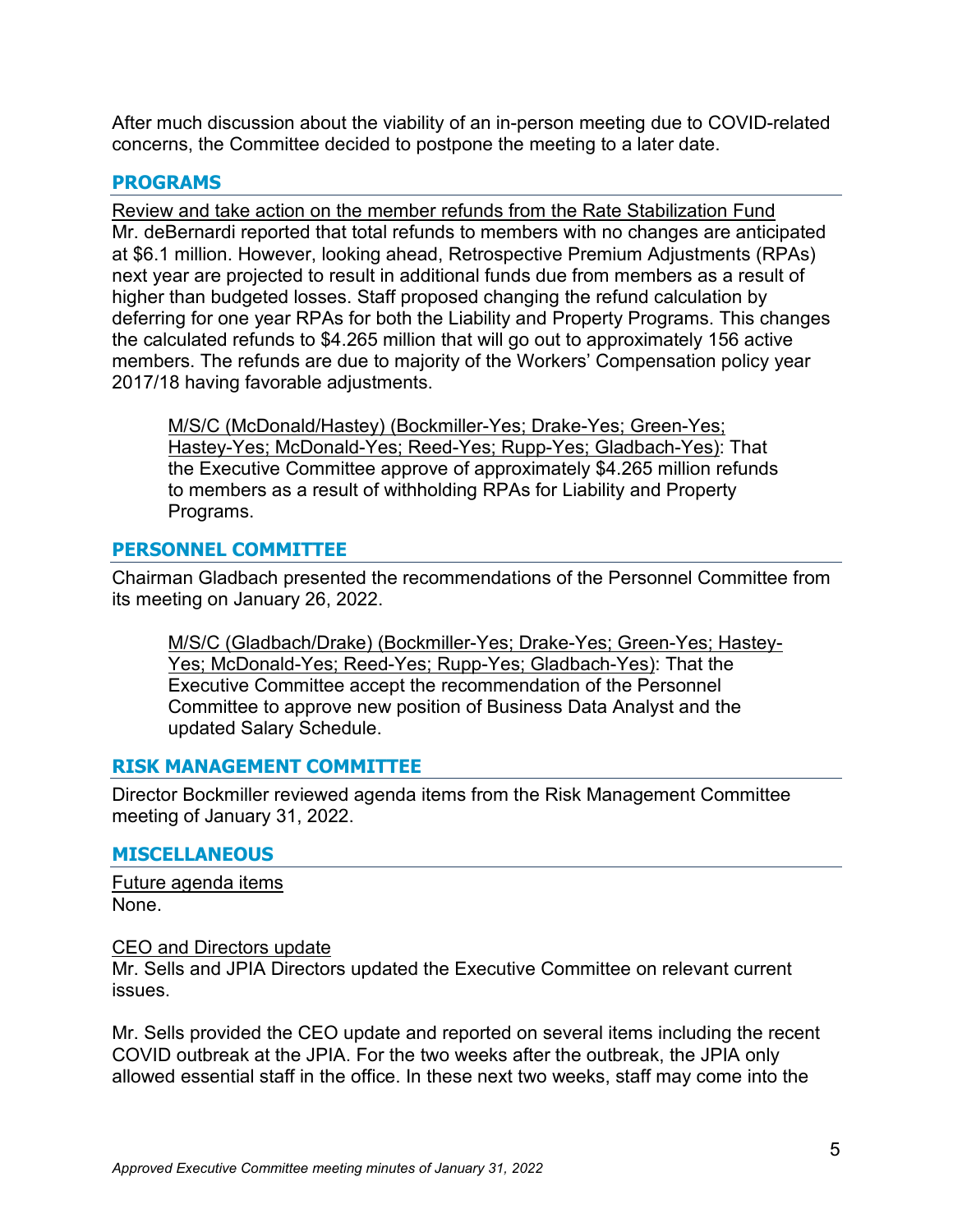office on a voluntary basis. Mr. Sells also asked the Committee for input regarding a potential future member that does not have publicly elected officials on their board.

Ms. Slaven reported on the human resources and training activities. The new Senior Claims Adjuster started today. She is the 4th new employee hired by the JPIA this quarter. The HR group will be meeting in person in Cucamonga Valley on March 15. The Leadership Essentials program cohorts will continue meeting in person in the next couple of months.

Mr. deBernardi reported on what is keeping the Finance Department busy these days. They have finalized the W2s, 1099s and tax filings as well as the CWIF financial audit. He also announced that the JPIA has achieved CAJPA Accreditation.

Ms. Beatty is currently working on the cyber liability program renewal. Alliant has sent an email to all Liability Program members stating that members must complete an application to have a chance to qualify for cyber coverage. To assist members with the application process, Alliant will conduct a webinar on February 10 and has created dedicated phone numbers and staff members to answer any questions. She also briefly reported on the Property Program renewal and the anticipated increases in rates and trend factors.

#### Insurance Market update

Due to time constraints, Mr. Sells suggested that this agenda item be removed and added to a future Executive Committee meeting. The Committee consented.

Availability for next meeting: The Executive Committee is scheduled to meet next on March 30, 2022.

## **CLOSED SESSION**

Before proceeding into closed session, General Counsel announced the items to be discussed.

M/S/C (Rupp/Green) (Bockmiller-Yes; Drake-Yes; Gladbach-Yes; Green-Yes; Hastey-Yes; McDonald-Yes; Reed-Yes; Rupp-Yes): That the Executive Committee adjourn to closed session.

At approximately 3:10 p.m., the Executive Committee, upon advice of General Counsel, adjourned to closed session:

- A. Pursuant to California Government Code Sec. 54956.9 Conference with General Counsel regarding anticipated exposure to litigation.
- B. Conference with Legal Counsel (tort liability losses, public liability losses/claims, or workers' compensation liability claims) – Pursuant to Government Code Sec. 54956.95.